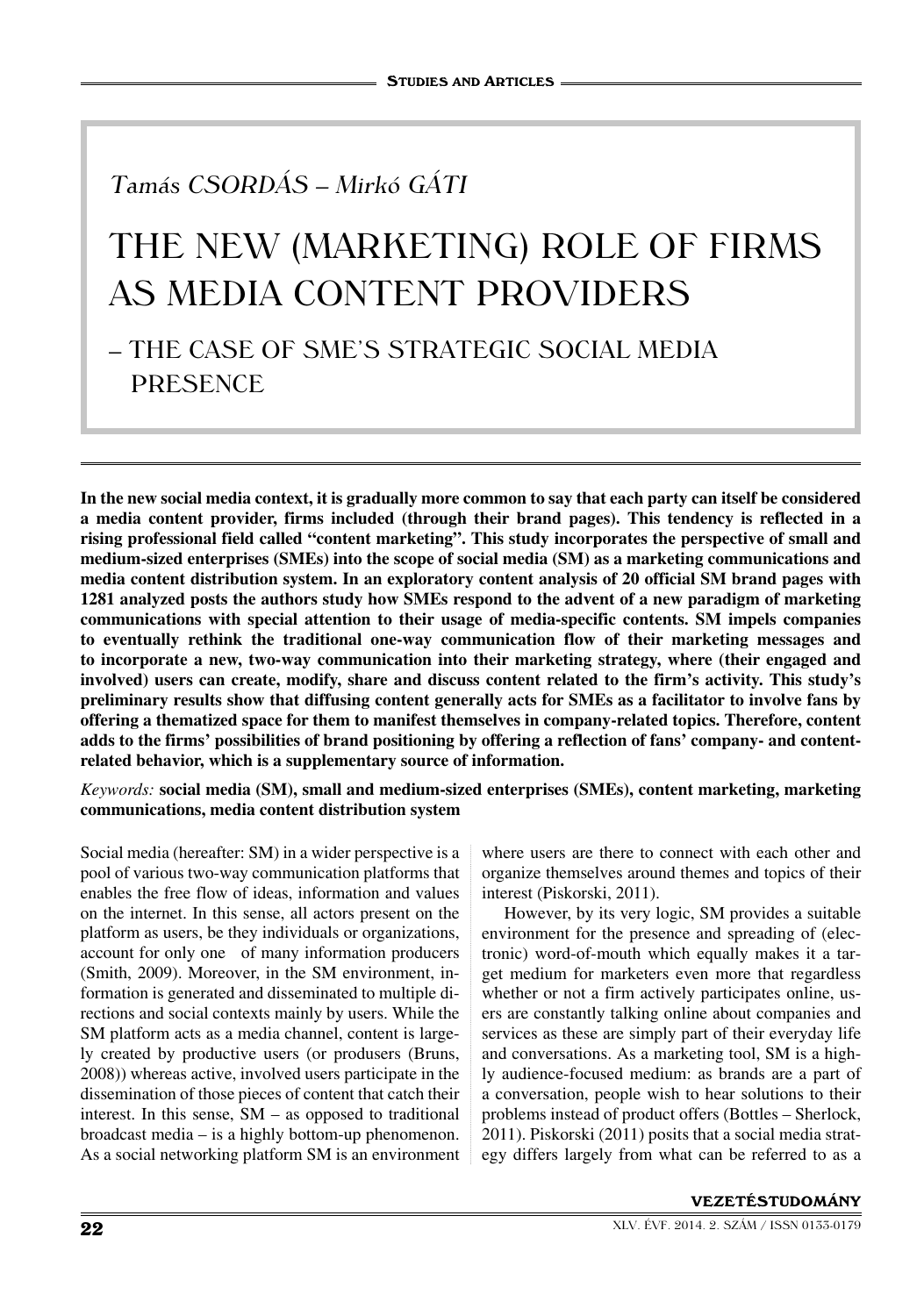digital marketing communications strategy. Whereas this latter is the digital manifestation of a somewhat traditional way of marketing communications (i.e. broadcasting commercial messages) with an extended possibility for users to provide direct customer feedback, leads or even purchases, SM is about letting users improve their own social status (e.g. relationships, esteem, etc.) through (but not exclusively) various spaces, activities, discussions, etc. managed by the firm. Thus even by becoming fans of or following firms on different SM sites, this does not necessarily reflect users' intention to connect to the firms themselves rather the intention to share with other members of the social sphere their enthusiasm towards the products of the given brand and benefit from the personal and/or social satisfaction that comes with being a member of the given community.

In a promotional environment where clutter becomes commonplace (Ha – McCann, 2008) and where the majority of users do not wish to participate directly to any firm's promotional activity (Van Dijck – Nieborg, 2009), firms face a new challenge in their marketing communications namely that advertising produces more scattering loss than targeted reach. In this perspective, content and through it, content marketing marks the advent of marketers as media content producers (see e.g. Emarketer, 2013), competing for users' discretionary spare time and audience to convey their marketing communications messages which would otherwise likely be lost in this clutter of traditional messages. By being both a marketing communications tool and a media content distribution system, SM adds a new way of thinking to marketing businesses but it also requires a new approach from marketers.

In order to engage users and to generate any form of participation on the firms' behalf, firms themselves need to be engaged (Nyirő et al., 2011) and create a strategic framework (Csordás et al., 2014) for communicating to and with their customers, potential customers and with other users positively involved to participate in the marketing processes of the firm. This latter target group of involved non-consumers hints that firms here will equally need to focus on what could be referred to a secondary target group, that of a media audience.

## **Brand communities and value co-production**

The positive membership mentioned beforehand and the role of firms and brands within can be put in parallel with the theory of brand communities (e.g. Muñiz – O'Guinn, 2001) and more widely with that of tribal marketing (Cova – Cova, 2002).

Brand mentions and brand-related activities can emerge from various types of communities, group activities, fashion trends, etc. originating from people gathering around given themes, activities, hobbies, etc. These gatherings are referred to as postmodern tribes in the literature (Cova – Cova, 2002). These are communities with chosen and dynamic memberships, which brings along the characteristic that within one tribe and at the same time, there is a number of active members involved in the building and maintaining of a framework and institutions for the community (e.g. organizing and promoting events for a sport) but there are also other, less active, but interested parties who still identify themselves by and through the various norms, values, beliefs and behavioral patterns related to the community. Marketing in postmodern tribes can be best characterized by the process of value creation through organizing, executing, sharing, promoting, etc. the values and experiences of the community and therefore contributing to its existence (Kates, 2004; Muñiz – O'Guinn, 2001). In this respect, marketing activities necessarily embrace user participation as a means and channel of legitimation within the tribe and by the latter, which in turn becomes an integral part of brand positioning (thus, for example, the existence of brands which are associated with a given activity as a whole (e.g. Vans for skateboarding)).

Brand communities – as any other community – are characterized by common norms, values, beliefs and behavioral patterns, but are special in the sense that they are informal, geographically unbound communities organized around a sole focal product and/or brand (Muñiz – O'Guinn, 2001), which most often can be referred to as "love brands" (Batra et al., 2012). In this case, brand meanings are directly co-created within these groups by the users as much as by the focal firm. Participation in brand communities (e.g. Facebook brand pages) focuses on acts of consumption, reflected through brand stories, anecdotes, symbols; moreover the groups possess an own, brand-specific language all of which to mark the group's cohesion (Antorini, 2007). One characteristic feature of love brands is that users not only like, but often love and/or adore them, have close emotional ties with these brands, regard them as necessary parts of their lives and therefore are genuinely disposed to recommend them to their acquaintances in every way possible (brand evangelists (Scarpi, 2010)). Brand communities enable a new source of information for new potential consumers of a brand. This source of information, although still biased, is not company-generated, and goes through a filter of opinion leaders present within brand communities who equally add a personal relevance and narrative to brand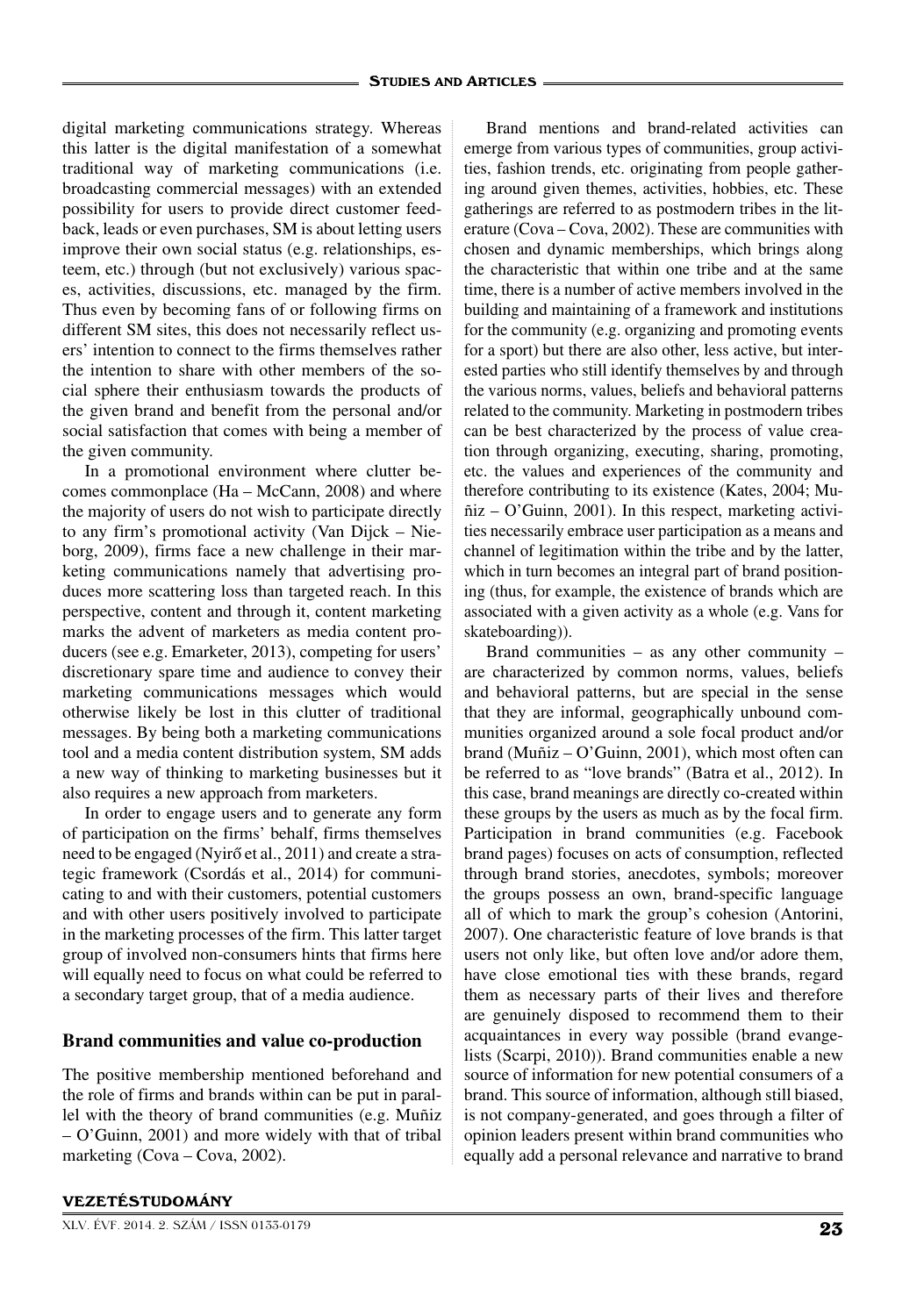and brand-related messages which makes fans a special – exemplary and exceptional (Busse – Gray, 2011) – source of audience. Members of online brand communities are produsers who generate content related to their consumption. These pieces of content (spreading from an alternative, peer-to-peer consumer support activity, online discussions to various types of entertainment content related to the brand) can be considered the essence of online brand communities.

Brand communities and consumer tribes are therefore (online as well as offline) social networks where members enjoy spending their free time. Online manifestations thereof are the different brand fan pages and brand- and community-related user-generated content. However, the large majority of consumers do not consciously belong to brand communities (Kates, 2004), brand and consumption meanings at the same time appear embedded in their daily lives, and along their needs. As mentioned beforehand, SM spaces are organized around themes of interest and tribes and as such, brands (through brand pages) can equally be a focal theme of one or more thereof, but still in competition with other brands, user activities and tribes.

## **SME marketing and marketing by networking**

Small and medium-sized enterprises (hereafter: SMEs) can benefit from SM in various ways. For instance, these firms are situated at what can be referred to the long tail of the advertising industry, that is, they are ruled out of traditional media advertising as it bears too important barriers of entry (e.g. lack of capital, patent and license requirements, lack of distribution channels), SMEs are therefore forced to communicate more creatively and cost-effectively with their target audience. In this sense they can be characterized by less market power, capital and managerial resources than bigger firms but equally by more flexibility and innovativity in, among others, their marketing communications activities (McCartan et al., 2003; Carson et al., 1995; Mackintosh – Tynan, 1994; Carson, 1993). These firms' marketing activity can be characterized as usually intuitive, unstructured, informal and reactive, adapting itself to industry norms (Gilmore et al., 2001; Carson – Cromie, 1989). Moreover, beside an industry-specific marketing activity SMEs tend to present a manager-/owner-specific side as business as usual remains very much affected by the company owner's personality. In this sense, SMEs provide an interesting ground for research in the highly personal(ized) sphere of SM. SMEs can respond to the advent of a new paradigm of marketing communications with special attention to their using media-specific contents (with a contextual value both relevant as a piece of marketing information and as a 'consumable' piece of media) in order to create added value to their engaged fan base and friends thereof.

Nevertheless, SME marketing is a combination of three different factors, which characterize them substantially (Hill, 2001): (1) the existence of personal relationship networks, (2) a strong sales focus of the firm, and (3) low consciousness of formal marketing methods. These factors however do not take into account the current industry trends. One of these trends is the effect of networking on SMEs (Hill, 2001). Relationship building among customers and other stakeholders of a business can be improved by different gains of ICT solutions, making it possible to measure the value of relationships to the firm (Halliday, 2011). SM enables this kind of measurement, enabling the analysis of customer relationships with the SMEs in a different perspective. In the SM environment, "firms have to involve customers less by selling to them, more by genuinely creating a twoway flow of information in order to play a role more in creating value with them rather than in delivering value to them" (Halliday, 2011: p. 247.). In this sphere, customer experience is gradually growing in importance. In a media space, where SMEs make use of earned media (e.g. word-of-mouth) besides paid and owned media opportunities (Corcoran, 2009), content on the SM brand page can be managed through more personal contact and greater social embeddedness to increase customer experience. Schmitt (1999) states that consumers are less rational entities who care about functional features or benefits and more emotional human beings who are more interested in achieving pleasurable experiences. Small business owners (i.e. entrepreneurs) have (through being personally and emotionally involved) an ability to make use of their own personal networks (Hill, 2001), including their networks in the SM sphere.

According to Bonnemaizon (2007: p. 57.): "[t]he future of relational marketing will depend on the ability to play with communities that can either destroy a firm or strengthen it. Between now and 2015, identifying consumers' experiences or those of a group of consumers, will create a marketing that is truly relational. This will be a wonderful challenge for any firm that understands the complexity of a relationship which will be increasingly facilitated by current and future modes of communication". In the SM sphere, these kind of communicational opportunities seem to become real for companies, where every single SME can be unique and different, creating its own SM brand page, manifesting itself as a predestinated kind of "marketing brand" (Hill, 2001: p. 175.).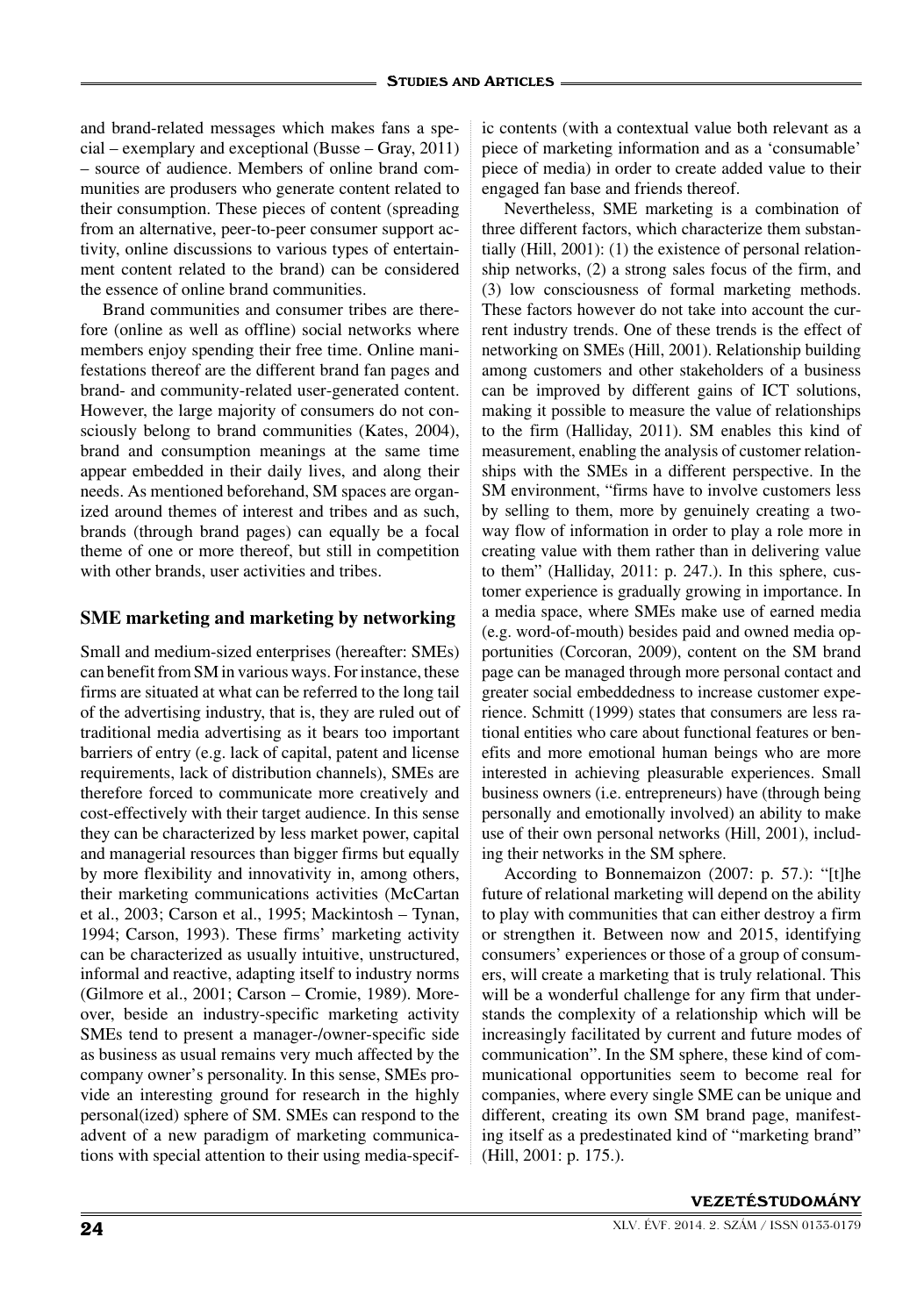#### **Research questions and methodology**

SM can help companies rethink the traditional one-way communication flow of their marketing messages and add a new two-way communication flow into their marketing strategy which is more consumer-centered than for example traditional customer services, direct mail or personal selling and at the same time convenient to manage and relatively cost-effective. In this sense users are given a direct platform on the web to share and discuss, but also to create and modify company-related content. Just like traditional media having two-sided markets, businesses present in SM and harnessing information or intelligence from SM might develop a similar type of two-sided market structure, with a "media audience" interested in the contents the company shares on SM, making the company itself a sort of "broadcaster", and its "target audience" made up by the consumers of the firm's products or services. As the two sets only partially intersect, beyond the traditional business value of a consumer appears or strengthens a new type of value for the firm, that of the audience's social value. With the aim of examining the possibilities for SMEs to embrace this new communications channel, our departing research questions were as follows:

- Q1. What does the consumer gain from the firm's SM content generation process?
- Q2. What is the value of SM content marketing in a media perspective?
- Q3. What is the value of SM content marketing for marketing communications?
- Q4. Can SM marketing communications be interpreted as media content?

In a first exploratory approach, a holistic content analysis was conducted on a selection of official brand pages on Facebook. The selection of a B2C (businessto-consumer) context (i.e. official Facebook brand pages) is merely based on the assumption that content marketing is more appropriately observable in a B2C environment, where consumers act and react to companies' SM activities in a more multi-faceted way than, for instance, in a B2B environment (Williamson, 2010). Each of the observed companies were SMEs (according to the definition of the European Commission, i.e. enterprises with 1-249 employees (EC, 2009)) thus appropriate for our research problem.

Being a holistic qualitative study of digital content and communities, our approach can be regarded as a netnography (Kozinets, 2006). Besides analyzing textual content, we equally extended our attention to semiotic (see e.g. Antorini, 2007) and visual (see e.g. Schau – Muñiz, 2006) elements observable on the analyzed surfaces.

The scope of our study was narrowed to one distinct sector in order to provide for the sample a more homogeneous environment for more transparent and comparable analysis. "Eating and cooking motivates people very easily, and this is visible on their Facebook pages, too. A restaurant or confectionery communicating properly with their fans can attract them without serious campaigns" (Lévai, 2012: p. 42.). In a service marketing approach (see e.g. Langeard et al., 1981), Facebook fan pages can equally extend the core experience of regularly going to the given restaurant and contribute to what can be referred to as the experience "concept" (Sundbo – Hagedorn-Rasmussen, 2008) of these firms in the online context, which is in a way a particularly interesting extension of capacity for a firm and activity limited in time and space of service.

In this view we proceeded to a content analysis of 20 service firms in the Hungarian HoReCa (Hotels, Restaurants and Catering) sector, and more specifically, brand pages of individual restaurants (i.e. not pertaining to any chain or franchise) in Budapest selected in a process of purposive sampling (see e.g. Wallendorf – Belk, 1989), focusing on their posts that triggered the most activity on their brand page.

*Table 1*

| <b>Objectives</b>                                                                                                         | <b>Methodology</b>                         | <b>Sample</b><br>characteristics                                                  | Industry                          | <b>Inclusion criteria</b>                                                                                               | <b>Period of analysis</b>                                             |
|---------------------------------------------------------------------------------------------------------------------------|--------------------------------------------|-----------------------------------------------------------------------------------|-----------------------------------|-------------------------------------------------------------------------------------------------------------------------|-----------------------------------------------------------------------|
| Analyzing the SM<br>content generation<br>in providing<br>value for media<br>and marketing<br>communications<br>purposes. | Online content<br>analysis, data<br>mining | 3559 fan comments<br>to 1281 posts on<br>20 standalone<br>Facebook brand<br>pages | Services, HoReCa<br>(restaurants) | Brand page with<br>more than 100 fans:<br>businesses that are<br>not part of a restau-<br>rant chain<br>(SME criterion) | Posts published<br>between Jan 26 and<br>Mar 26, 2013<br>$(2$ months) |

#### **Research design and methodology**

Source: own elaboration

#### VEZETÉSTUDOMÁNY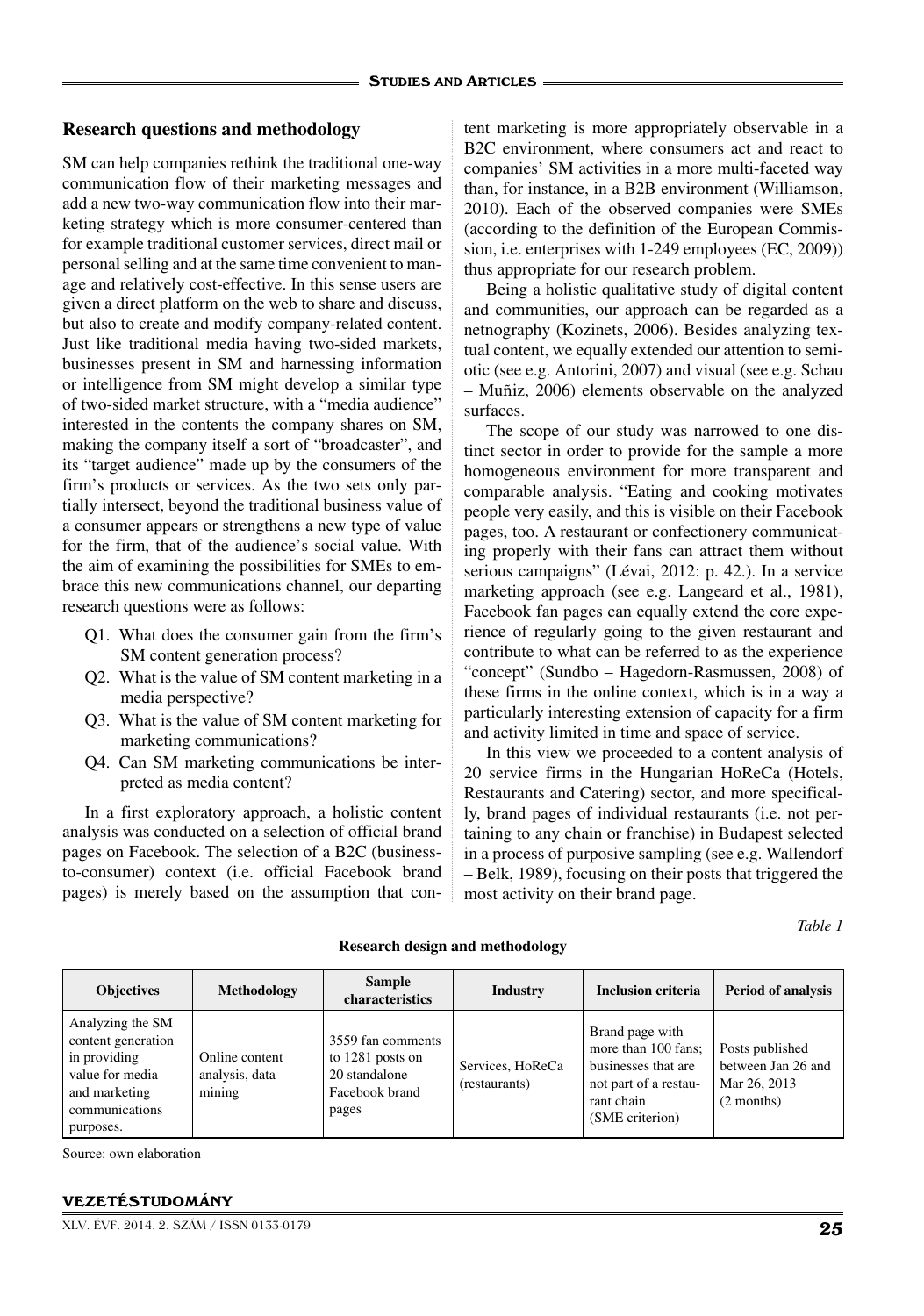In determining what accounted for as "more active" we took into account the number of fans, and compared these to the number of likes and shares of each post. All posts and related comments that appeared during the period of analysis (Jan 26-Mar 26, 2013) were included in the data mining and analysis. Our study is based on the observation of ca. 3600 fan comments to ca. 1300 posts *(Table 1).* In the following, we chose to alter the name of each analyzed brand page, replacing it with their numerical code within our sample database (e.g. [1] stands for Analyzed Business Unit #1) and to include a date with each quote.

# **Findings**

When content analyzing social media brand pages the number of fans of each page is the first metric that one has access to. These pieces of data enable us to know the general popularity of each brand (e.g. [1] has the most fans within the sample with 22,725 fans in contrast to [20] with "only" 609 fans. However the "power of like" (Lipsman et al., 2012: 1) is a very subjective metric, as "[...] typical approaches that focus on raw fan counts, or the total number of engagements on a given piece of content, fail to depict the potential and realized scope of SM brand impressions" (Lipsman et al., 2012: p. 23.). It is then more reasonable to evalu-

ate the general relation of people who talk about the company to those who like the company but are not generating any discussion in the topic (e.g. [12] has 2,488 fans with a respectful amount of people talking about them [5199], although [2] has 21,075 likes with a relatively small group of fans [433]). These general metrics referred to as quasi-statistics (Maxwell, 1996: p. 95.) help us to begin our analysis and to get an initial picture of the sample and evaluate the relative weight of a topic. We then chose to further analyze posts that generated the most activity from the whole sample and view them as contents containing different amount of information concerning the exact activity of the SME (HoReCa). The measure of activity-generation is based on the relative number of likes, comments and shares of each analyzed post.

SM activities on the analyzed pages show peculiar differences when it comes to using social media as a marketing and/or a media channel. In the sample of SM posts by restaurants, content generated showed different types of information for the audience, that we categorized based on their informative content or on their entertaining nature, giving the content a connection to the basic activity of the firm in some cases, or ignoring this connection otherwise. A summary of our findings are presented in Table 2, followed by a detailed analysis of its most important elements.

*Table 2*

#### **Information types of the analyzed posts and examples**

| <b>Informative</b>                                                                                                                                                                                                                                                                                                                    |            |
|---------------------------------------------------------------------------------------------------------------------------------------------------------------------------------------------------------------------------------------------------------------------------------------------------------------------------------------|------------|
| • pictures and/or comments of physical products (foods, drinks, etc.)                                                                                                                                                                                                                                                                 | picture 1: |
| e.g. [1], Jan 26, 2013: "night sandwich # [1] # Tally-ho!" (+link to picture) [see picture 1 beside]                                                                                                                                                                                                                                  |            |
| e.g. [12], Mar 23, 2013: "Don't forget that "madártej" ["Hungarian floating islands"] doesn't plump,<br>because is it made from birch sugar! It is the same delicious as the one with sucrose, but it is OK for<br>people suffering from diabetes! We 're waiting for you, try it: [12]" (+link to picture) [see picture 2<br>beside] |            |
| e.g. [5], Mar $08$ , $2013$ : "Daily menu main dish :)" (+link to picture)                                                                                                                                                                                                                                                            |            |
| e.g. [6], Mar 19, 2013: "Have you ever tried our Borsche Turbo baguette? It's brutal We used to say that<br>if you eat it you fall asleep, or we don't wish you "Enjoy" rather "Good night!" There're so many                                                                                                                         | picture 2: |
| delicious things in it"                                                                                                                                                                                                                                                                                                               |            |
| • information about price reductions, promotions                                                                                                                                                                                                                                                                                      |            |
| e.g. [15], Feb 04, 2013: "LADIES AND GENTLEMEN! We've opened our reservations for February<br>14th. Limited Valentine! Good price, 5 course menu: 3.900Huf. Let the feelings burn!"                                                                                                                                                   |            |

#### VEZETÉSTUDOMÁNY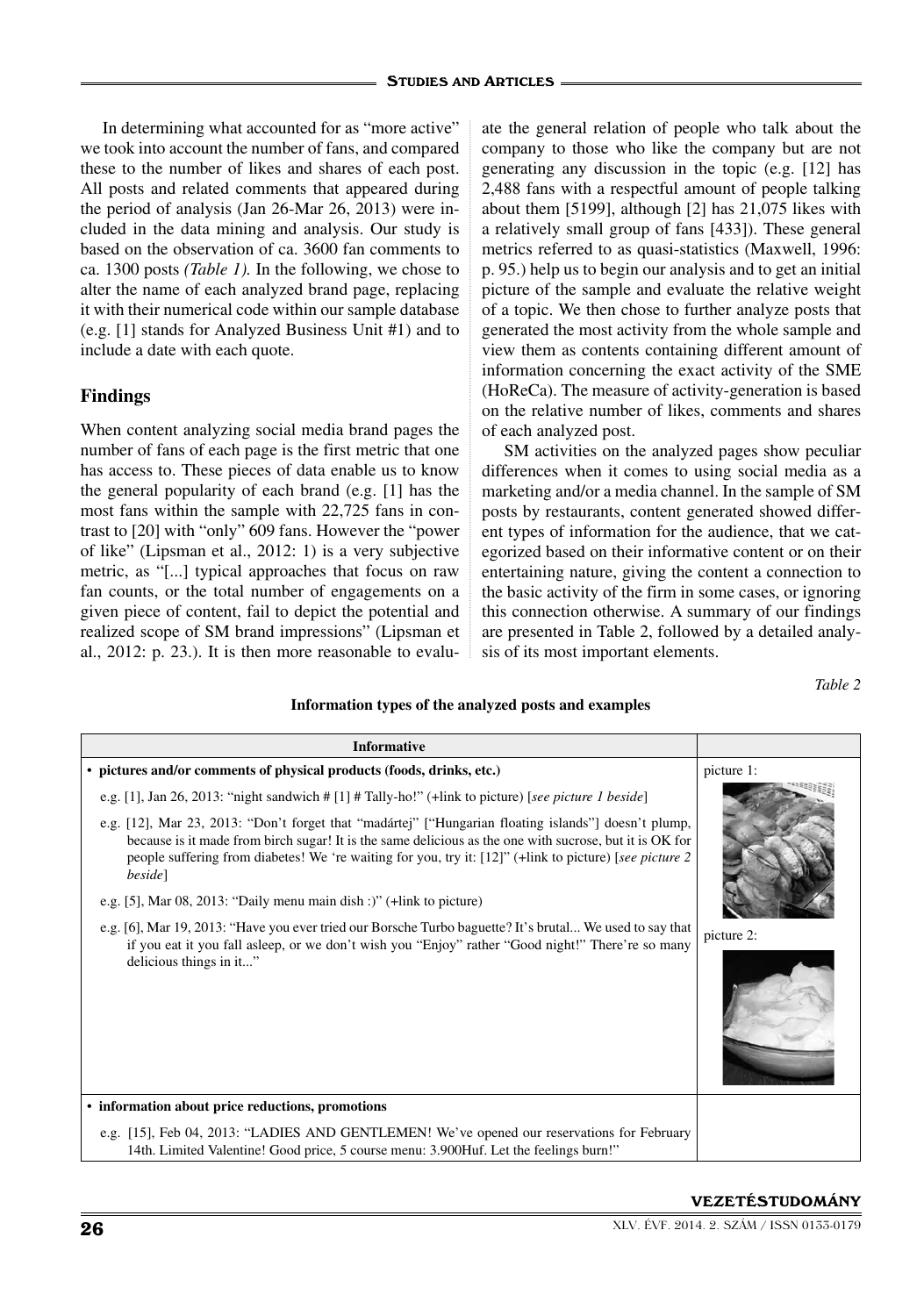| · daily menu (on a day-to-day basis, containing extra price reductions and other promotions)                                                                                                       | picture 3:                                                                                                                                                                                          |
|----------------------------------------------------------------------------------------------------------------------------------------------------------------------------------------------------|-----------------------------------------------------------------------------------------------------------------------------------------------------------------------------------------------------|
| e.g. [19], Mar 05, 2013: menu: "goulash from the Alföld, carrot cream soup with ginger"                                                                                                            |                                                                                                                                                                                                     |
| e.g. [15], Mar 05, 2013: menu (+link to picture with a traditional Hungarian menu) [see picture 3 beside]                                                                                          |                                                                                                                                                                                                     |
| e.g. [18], Mar 04, 2013: "Thirsty Wednesday! Only once in a month! You can choose from beers,<br>wines, spirits and long drinks – and drink it for half price! Book a table, if you listen to us!" | Kossuth Lajos<br><b>BEAFSTEAK</b><br>Jékai Mér<br>AZ EREDETI JÓKAI BABLEVES<br>Deák Ferenc<br><b>BULT CSIRKE PARADICSOMMAL</b><br>Maryi Rozó Cuvõe 2012<br>Gundel Välogatä<br><b>Daniel Country</b> |
| • event information (when, where, in what topic)                                                                                                                                                   |                                                                                                                                                                                                     |
| e.g. [4], Mar 20, 2013: Flavors of Transylvania weekend! (+ link to event)                                                                                                                         |                                                                                                                                                                                                     |
| e.g. $[15]$ , Mar 11, 2013, Kitchen Exhibition 2013 (+ link to event)                                                                                                                              |                                                                                                                                                                                                     |
| e.g. [15], Feb 27, 2013: "You can meet us at the cooking show on Saturday! Come and taste!" (+ link to event)                                                                                      |                                                                                                                                                                                                     |
| • information about the opening times                                                                                                                                                              |                                                                                                                                                                                                     |
| e.g. [9], Feb 23, 2013: "We open in 40 minutes! Weekend is coming: ) Enjoy!"                                                                                                                       |                                                                                                                                                                                                     |
| • reference to the news about the company                                                                                                                                                          | picture 4:                                                                                                                                                                                          |
| e.g. [3] Jan 21, 2013: "You will never get used to it!" (tudas.fm)                                                                                                                                 |                                                                                                                                                                                                     |
| e.g. [15], Jan 20, 2013: "You 'll find us at the newspaper stands tomorrow!" (+link to picture) [see picture<br>4 beside]                                                                          | Utolsó vacsorák a kardy                                                                                                                                                                             |
| e.g. [10], Mar 11, 2013: "Dinner at [10] in Budapest: jamie goone's wine blog"                                                                                                                     |                                                                                                                                                                                                     |
| e.g. [14], Feb 02, 2013: "[14] has ridden in on its white rocking-horse!" (player.hu)                                                                                                              |                                                                                                                                                                                                     |
| • recruitment                                                                                                                                                                                      |                                                                                                                                                                                                     |
| e.g. [3] Mar 22, 2013: [3]                                                                                                                                                                         |                                                                                                                                                                                                     |
| e.g. [6] Mar 03, 2013: [6]                                                                                                                                                                         |                                                                                                                                                                                                     |
| Entertaining                                                                                                                                                                                       |                                                                                                                                                                                                     |
| • atmosphere generation (daily music, artistic pictures or photos, etc.)                                                                                                                           |                                                                                                                                                                                                     |
| e.g. [11], Mar 21, 2013: "Before opening", (+link to music video of Bobby McFerrin: Don't worry be happy)                                                                                          |                                                                                                                                                                                                     |
| e.g. [11], Mar 16, 2013: "Before opening", (+link to music video of Adele: Set fire to the rain)                                                                                                   |                                                                                                                                                                                                     |
| e.g. [12], mar 22, 2013: We're closed today. Plan a little sally tomorrow, maybe to [12]"                                                                                                          |                                                                                                                                                                                                     |
| • pictures and/or comments of the chefs (making a dish, preparing a meal, etc.)                                                                                                                    | picture 5:                                                                                                                                                                                          |
| e.g. [17], Jan 31, 2013: "and when he is focusing on the next meal" (+link to picture) [see picture 5<br>beside]                                                                                   |                                                                                                                                                                                                     |
| e.g. [12], Mar 14, 2013: "Good morning everybody! We 're doing our best to make you choose from our                                                                                                |                                                                                                                                                                                                     |
| wonderful dishes! Come in! [12]"                                                                                                                                                                   |                                                                                                                                                                                                     |
| e.g. [4], Feb 26, 2013: "Laci is working at the moment :)" (+link to picture) [see picture 6 beside]                                                                                               |                                                                                                                                                                                                     |
|                                                                                                                                                                                                    | picture 6:                                                                                                                                                                                          |

#### VEZETÉSTUDOMÁNY

XLV. ÉVF. 2014. 2. SZÁM / ISSN 0133-0179 27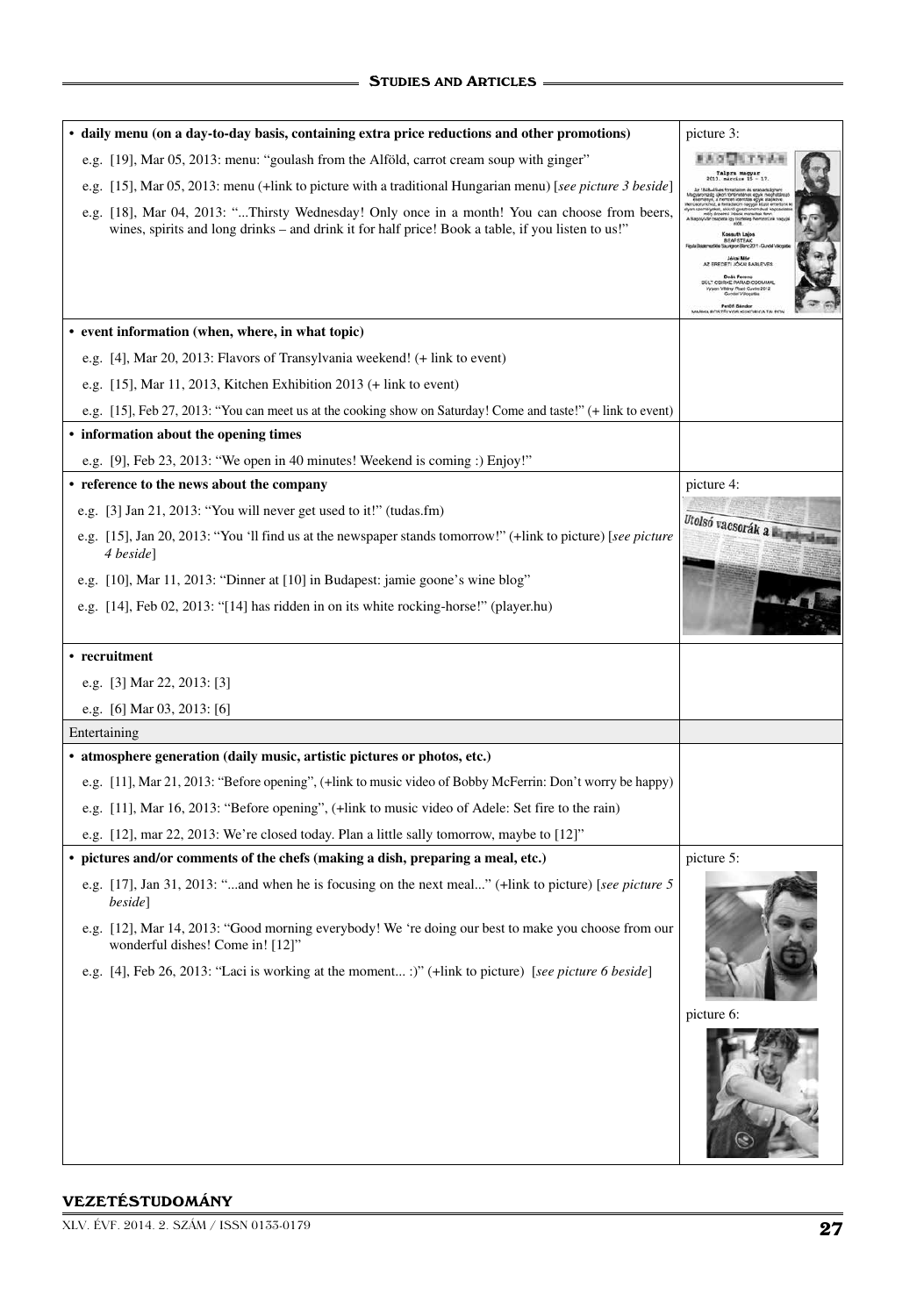| • pictures and/or comments of the SME building (the building, a new design, etc.)                                                                                                                                                                                                                                                                 | picture 7:  |
|---------------------------------------------------------------------------------------------------------------------------------------------------------------------------------------------------------------------------------------------------------------------------------------------------------------------------------------------------|-------------|
| e.g. [13], Feb 22, 2013: "inner design of the restaurant" (+link to picture) [see picture 7 beside]                                                                                                                                                                                                                                               |             |
| · pictures and/or comments of funny things (e.g. a baby eating a cake, a cartoon, a joke, etc.)                                                                                                                                                                                                                                                   | picture 8:  |
| e.g. [8], Mar 26, 13: "Spring not available" [reflecting on the unnaturally long winter] (+link to meme<br>picture)                                                                                                                                                                                                                               |             |
| e.g. [13], Mar 01, 2013: "Winter is over! Spring is here at last and the new menu! Hurry up, because it<br>will last only three months!"                                                                                                                                                                                                          |             |
| e.g. [12], Mar 20, 2013: "Elvis drinks coffee, too. Drop in for a coffee to us, maybe you will meet! You<br>'re welcome in [12]!" (+link to picture) [see picture 8 beside]                                                                                                                                                                       |             |
| e.g. [3] Mar 26, 2013: "Good morning! Now that there's only a few days left till Christmas, I hope<br>everybody is OK with presents! Keeping up the atmosphere, our first 100 guests get 100 free<br>APPLE products!" (+link to picture showing an apple fruit with an apple ipod's characteristic lines<br>painted on it) [see picture 9 beside] | picture 9:  |
| e.g. [6], Mar 26, 2013: "If it's snowing, are you coming to [6]? We're organizing a trip to Perinbaba,<br>because we'd like to grab this rotten pillow from her hands to have sunshine, good weather and to<br>be able to put out the benches! We're waiting for you today :)!!!"                                                                 |             |
| • pictures or comments of special events (e.g. Women's day, Easter, Christmas, etc.)                                                                                                                                                                                                                                                              | picture 10: |
| e.g. [6], Mar 08, 2013: "Dear Ladies! We'd like to salute you on Women's Day! :) Come to our place<br>today to make this day for You even more beautiful! With Love, [6]"                                                                                                                                                                         |             |
| e.g. [18], Mar 08, 2013: "[18] wishes beautiful and very happy Women's Day to every woman!" (+link<br>to picture)                                                                                                                                                                                                                                 |             |
| e.g. [4], Mar 08, 2013: "We wish our dear readers a happy Women's Day!" (+link to picture) [see<br>picture 10 beside]                                                                                                                                                                                                                             |             |
| · games (making recipes, virtual cooking, etc.)                                                                                                                                                                                                                                                                                                   |             |
| e.g. [12], Mar 15, 2013: "Competition between fans who share the link of the company with their friends.<br>The award is a cake!"                                                                                                                                                                                                                 |             |
| Notes: Notes between brackets and/or in italic are added by the authors. Non-textual contents related to the referred posts are<br>described following each example in parentheses, preceded by a "+" sign. The respective names of the businesses are replaced                                                                                   |             |

*in every case by their numbers in our sample database.*

Source: own elaboration

# **When content is equivalent with the SME's activity**

A remarkable amount of posts concern the SME's very main activity. Posts based on the service or the product itself abound (e.g. [1], Feb 05, 2013; Feb 18, 2013; [8], Mar 06, 2013: give information about a physical product and receive numerous shares and comments, mostly about suggestions for redesigning the package [product information and information about its attributes]). Further comments enquire about the physical place of the SME and how to find it, usually with details of the opening hours (place information). Other user-generated questions arise in connection with the price of the product, or equivalently, the marketing communications channels are present in the SM posts (promotion information, e.g. [6], Feb 01, 2013: promotion of the firm's webpage on its Facebook page).

Besides this direct manifestation of the firms' marketing-mix, numerous posts give short notes about a particular type of fine food or beverage, or they add some kind of supplemental information adding to provide a unique nature to the business (e.g. [1], Jan 29, 2013: highlighting their specific, naturally manufactured and Hungarian dairy products as the positioning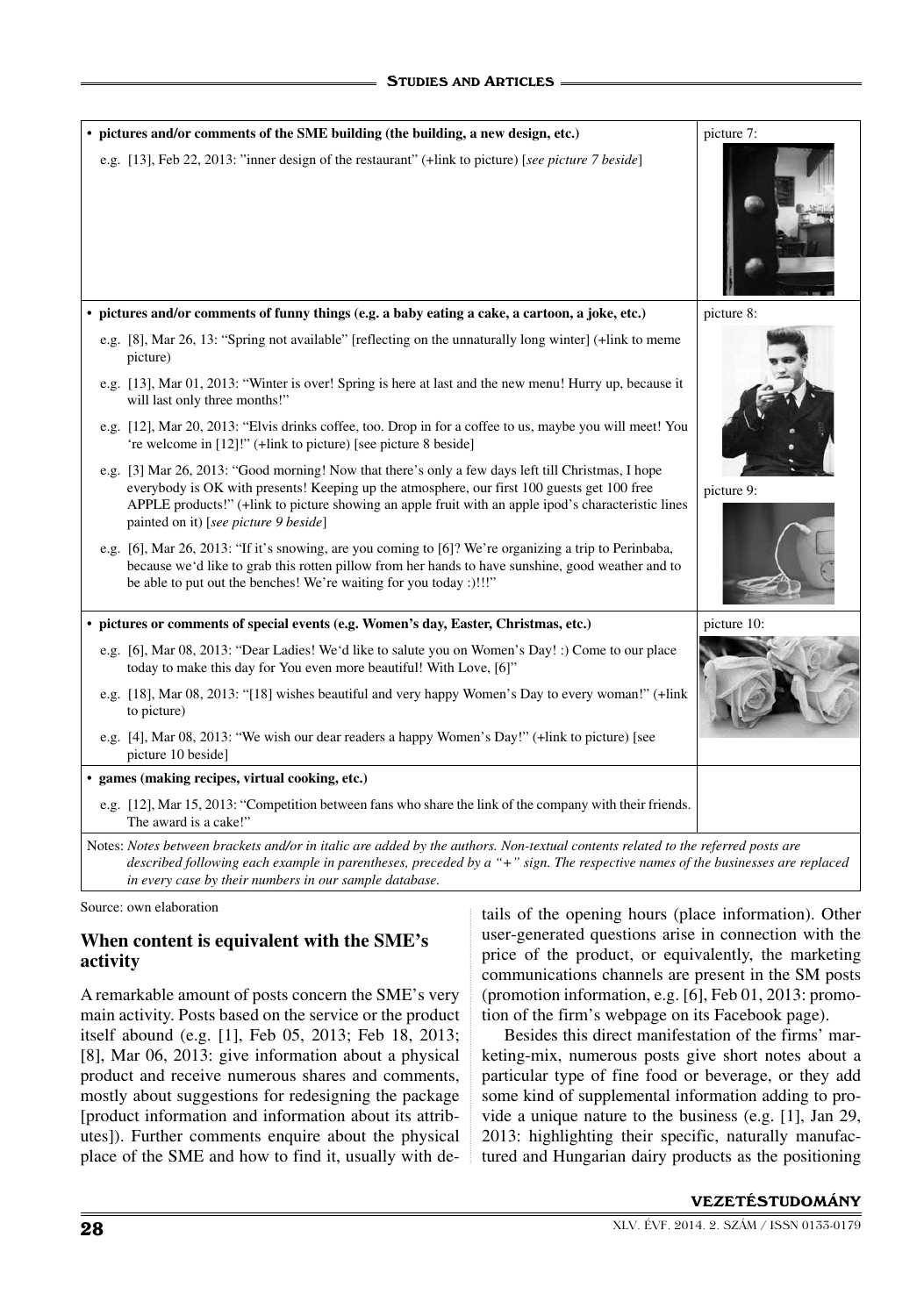of their activity or [4], Mar 01, 2013: the company uploads the weekend menu only on Facebook, privileging their fans present on the platform in this way).

Analyzed SMEs not only present their products, but sometimes organize games for their fans (e.g. [10], Feb 27, 2013; [2], Jan 31, 2013, Mar 06, 2013; [7], Feb 14, 2013, Feb 18, 2013: "Bizarre ice cream selection, who knows what's in it?"). Many of them equally involve fans to comment on questions, to give ideas and play quizzes or vote for a product, while having a good time (i.e. satisfying their need for entertainment). In these cases, humor is usually present in posts, giving the opportunity for entertainment for the audience besides the provision of information (e.g. [18], Feb 26, 2013: "beer day", the post contains a picture of a woman holding a big beer barrel). This kind of media content distribution emerges the presumption that SM content is more and more focused on not simply giving prosaic information of the SME and its marketing-mix, but rather trying to communicate with their audiences and generate buzz around a specific (mostly activity-related) topic.

# **When content is equivalent but diverse from the SME's activity**

Another group of posts are equally based around the sector activity these firms operate in, but from a farther perspective than simply and tightly presenting the firm's marketing-mix elements. Among these, posts share with the audience a story or give the details of an event (e.g. [7], Jan 29, 2013, Jan 30, 2013; [4], Jan 30, 2013: one chef of the restaurant was present and awarded at the Bocuse d'Or chef competition, representing Hungary as part of the cutting edge of gastronomy). These posts are in some way in the role of a PR campaign for the firm, or in other relations, these are the posts that make the invisible parts of the service provided visible by the aid of the social media platform (i.e. showing the organization and the process to the audience by giving news about the chef, who is normally not face-to-face to the customers).

Some SMEs create their own media content based around the theme of specific occasions (e.g. Valentine's Day, falling into the period of analysis: [6], Feb 14, 2013; [20], Feb 14, 2013: a picture with two chicken hearts and a bard, wishing Happy Valentine's Day to everyone) and filling it with a unique atmosphere and humor. This kind of content is not directly in relation with the firm, even though it can be related to the firm and adds a unique touch to its communications.

In some cases, SMEs only try to wish a message filled with positive content for their audience (e.g. [10], Feb 21, 2013: "Enjoy your meal and have a nice day!"). In these cases, content is not really relevant, but somehow connected to the general activity of the SME (food, drinks and eating), and surprisingly generated a relatively high amount of buzz among fans.

# **When content differs from the SME's activity**

The third category of posts and comments is not linked directly to the activity of the SME. These posts can be grouped around different aims (e.g. [2], Feb 20, 2013: the restaurant promotes another restaurant in the city, informing about the opening date, its location, etc.), but their main attribute is that the posts are not connected to the specific SME's marketing-mix or marketing strategy. For instance, a few SMEs even during the period of analysis undertook their own recruiting activities on this very platform, looking for new employees (e.g. [3], Mar 22, 2013), adding the HR function to the existing Facebook brand page.

There are other cases when posts do generate a relatively high buzz, but are not really exact in their purposes (e.g. [20], Feb 01, 2013: a picture is showing the audience some food and a note that the chef has many presents from Lyon. Different question arise: who are the presents for? Why was the chef in Lyon? Why is the post on the firm's Facebook wall?). Other categories of posts are about creating a media content which is entertaining (e.g. [6], Feb 19, 2013: "Béla", the teddy bear is presented on a photograph among the employees of the restaurant, creating a relatively high buzz) and funny, but the main purpose is unknown, as most of these posts are not continued in any way. Therefore, these posts are not really linked to the SME, but are generating conversation about the topic on the brand page, making the SM content distributable and viable among the audience.

# **SMEs' SM content and the virtual transmission of the invisible elements of services**

The posts can be categorized into different groups, based on their information content. Predominantly, and looking at the main company purposes, SM messages still contain the physical product itself *(see Table 2)*. A lot of posts concentrate on the appropriate interpretation of the food or beverage and its production process, which is surely the main and most visible manifestation of the otherwise invisible and hard-to-grab services of restaurants. Referring to Kotler and Keller (2012) and Langeard et al. (1981), services are produced in a quite complex process. Beyond the marketing-mix of physical products (product, price, place, promotion),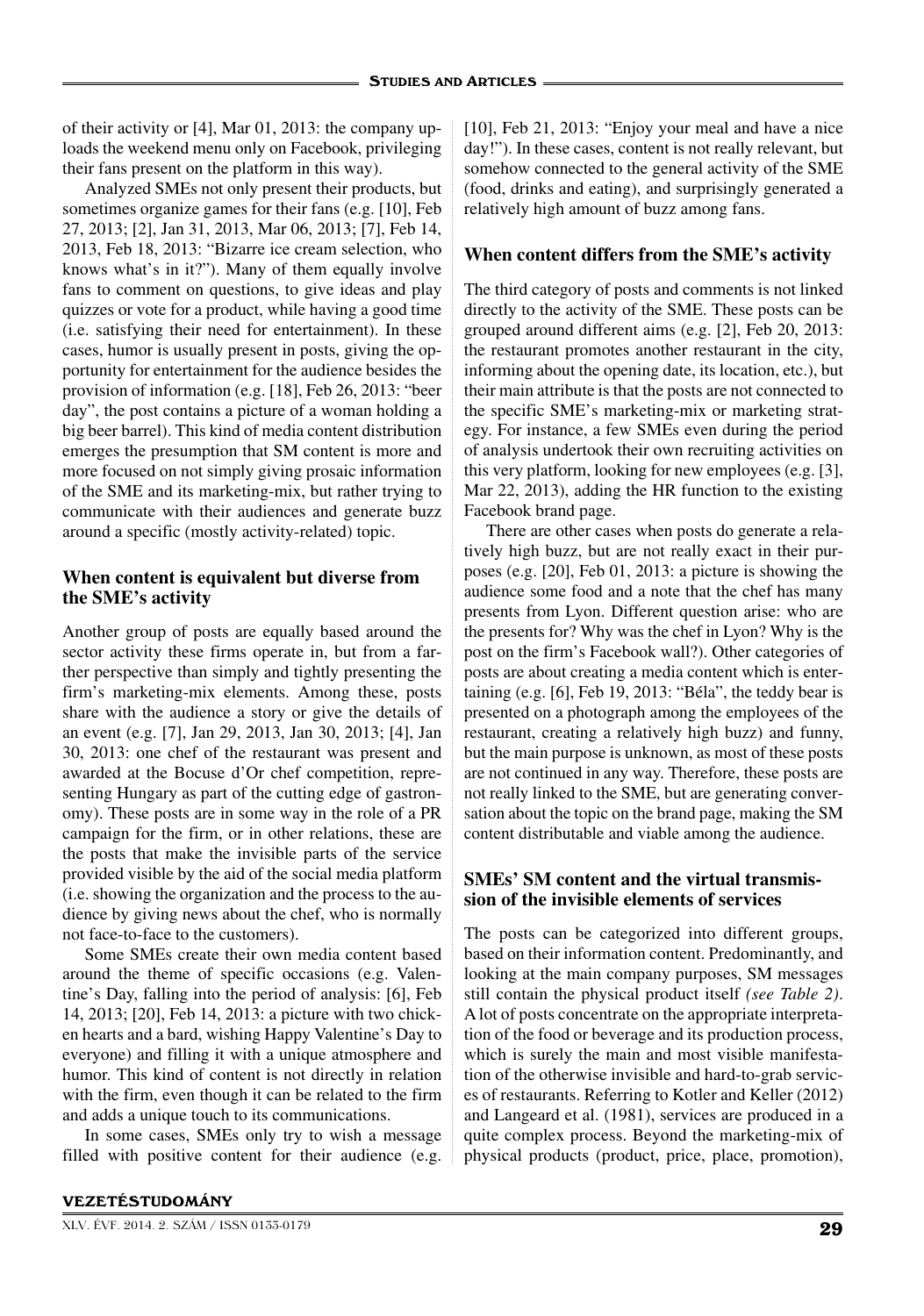there exist three additional marketing mix-dimensions for services, namely: people, physical evidence and process (Langeard et al., 1981). In the scope of our research, people refer to employees (waiters, cashiers) who are directly in contact with the customer and serve them face-to-face, so they are a significant factor of their impression. In the analyzed SM posts, they were rarely visible on the Facebook wall, because they are rather physically needed in the process and pushing them in SM does not seem to be predominantly useful. Physical evidences (e.g. furniture, design, hygiene) are more observable in the SM environment (e.g. at [13], Feb 22, 2013: inner design of the SME is shown to the audience, enabling the presentation of the physical manifestation not only face-to-face, but virtually, on the SM platform).

More interestingly, processes are the elements of the services, which are normally not visible to the audience, preventing them from looking "behind the curtain". In the case of our research, chefs are good examples of the process, because they rarely cook their meals in front of the eyes of their customers. However, pictures and/ or comments of the chefs quite often evolve among the analyzed posts, making avid fans initiates to a certain extent of the restaurant's "tribe" (e.g. [17], Jan 31, 2013: "...and when he is focusing on the next meal..." e.g. [12], Mar 14, 2013: "Good morning everybody! We're doing our best to make you choose from our wonderful dishes! Come in!"; e.g. [4], Feb 26, 2013: "Laci is working at the moment... :)".

This result can modify the original servuction model (see Figure 1), where customers get their benefits from the whole provision of a service, which includes visible but also invisible parts (Langeard et al., 1981). By using SM the "invisible" processes become quasi-visible in

the virtual sphere to the community on a Facebook brand page (e.g. showing them a picture or a short comment of the chefs' latest creations), making it possible to contribute to customers' sum of benefits by the whole service process. Therefore the customer can evaluate both the visible parts of the service (e.g. pictures or comments of employees, and physical evidence like furniture or design) and in some way the quasi-invisible parts (e.g. the inner state of the kitchen on a picture, which is normally not open to the public).

#### **Discussion**

In sum, SMEs' content on the SM platform is very varying in themes and has different relations with the company's activity itself. The analyzed posts were the ones that generated the most activity on the Facebook brand page, i.e. creating the most likes, comments and shares from the audience. What comes as a surprise is that even these popular posts still basically inform about the marketing-mix of the given SME (product, price, place, promotion completed with service marketing's people, process and physical evidence), and are a representation of an elemental positioning strategy, which differentiates the company and/or product from the competitors' (Q3). Content is generally linked to the industry activity directly or indirectly, getting the fans up-todate about important information concerning the firm, containing the visible and the fundamentally invisible parts of the specific service (e.g. giving the opportunity to look "behind the curtains", presenting the kitchen, the chef, the life of the SME, etc.), therefore making it difficult to entirely interpret the analyzed firms' SM communications as media content (Q4). However, by presenting these invisible parts of the service and the related processes (i.e. posting information, pictures, stories, etc. about the activity of the firms "ordinary" customers would rarely have access to), these firmsy are still able to use media content to contribute to creating added value to their fan community who already expressed their interest in the companies' operations by becoming fans of their SM pages (Q2).

In this sense, SMEs still ought to use the SM platform as a media content distribution system which not only gives informative content, but entertains the audience in different ways (e.g. games, quizzes, votes, fun-

*Figure 1*





Source: own elaboration, based on Langeard et al. (1981)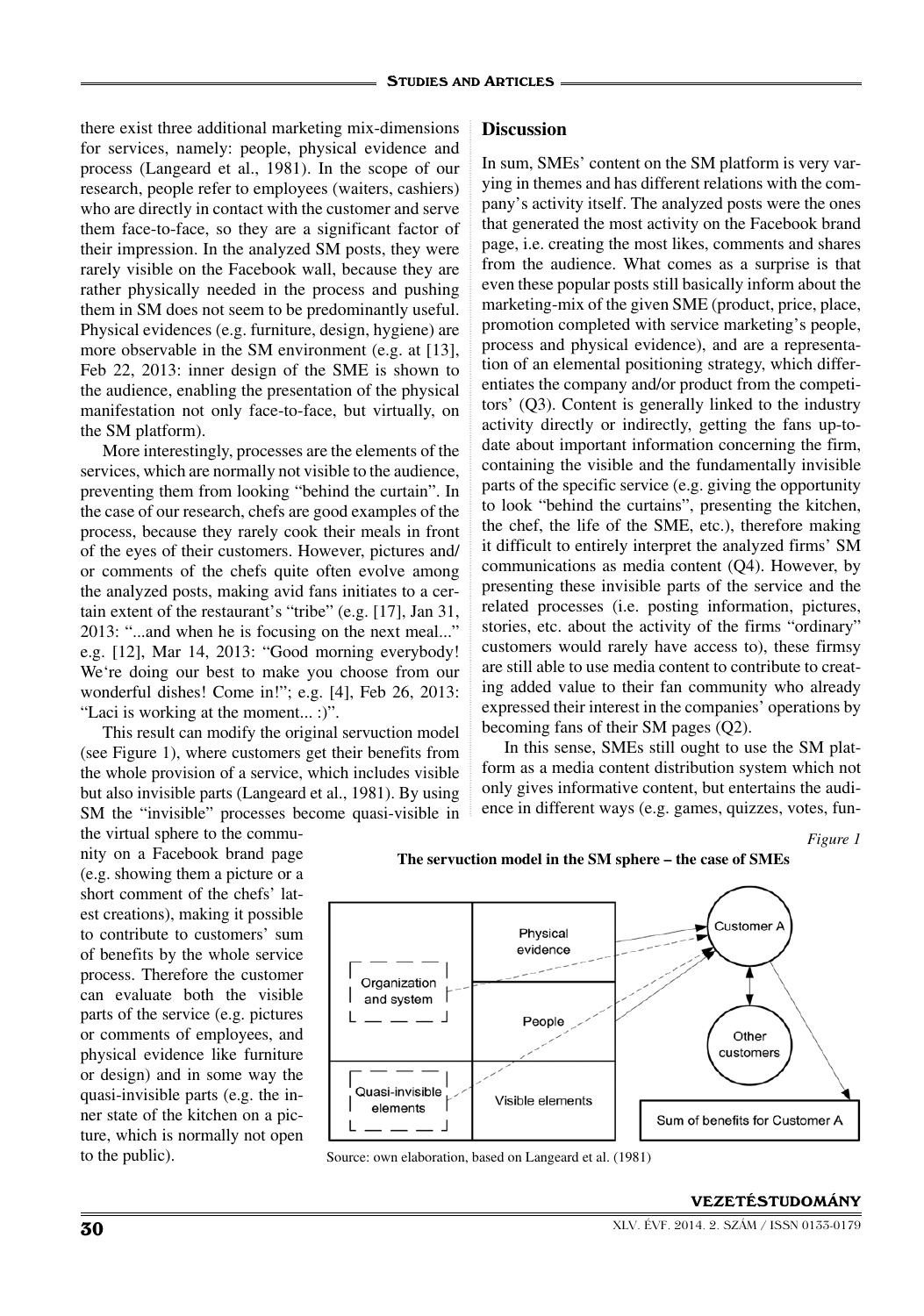ny pictures and posts, etc.), letting users enjoy spending time on these firms' SM surfaces, and with the brand. SM therefore means an additional value for consumers who are generators of content in this sphere, enabling them to be a part of the content creation process hereby entertaining them at the same time (Q1).

As a managerial implication our exploratory study's results show that diffusing content generally acts for SMEs as a facilitator to engaging fans by offering a thematized space for them to manifest themselves in company-related topics. In another way round, content (and fans' response thereto) adds to the firms' (otherwise limited) possibilities of brand positioning by offering a reflection of fans' company- and content-related behavior. In the perspective of SMEs' low market power and level of capital, this might prove to be a supplementary source of information (e.g. to some extent, overcome inaccessible traditional marketing research activities) and a tool for engaging users, making them benefit from being part of the firm's "community" (e.g. to act as an accessible and relatively cost-effective yet customer-friendly relationship management tool).

As an exploratory study, our research bears a certain number of limitations. First, only one small area within the SME sphere was examined, our results need confirmation from other fields and sectors. Moreover, restaurants as business entities bear the advantage to more likely belong to what was referred to as a "love brand" and therefore be liked by a greater number of users on a social networking site like Facebook. However, this methodological consideration that enabled us to collect a sample of study for a preliminary study can be bypassed by examining what types of social media can be fit for companies in a given sector to be used a marketing communications channel (e.g. LinkedIn for professional, B2B companies) which is equally a possible topic for further research.

## **References**

- *Antorini, Y.M.* (2007): Brand Community Innovation An Intrinsic Study of the Adult Fan of LEGO Community. Copenhagen, Denmark: Samfundslitteratur
- *Batra, R. Ahuvia, A. Bagozzi, R.* (2012): Brand Love. Journal of Marketing, Vol. 76, No. 2: p. 1–16.
- *Bonnemaizon, A. Cova, B. Louyot, M-C.* (2007): Relationship marketing in 2015: a Delphi approach; European Management Journal, Vol. 25, No. 1: p. 50–59.
- *Bottles, K. Sherlock, T.* (2011): Who Should Manage Your Social Media Strategy? Physician Executive, Vol. 37, No. 2: p. 68–72.
- Bruns, A. (2008): The future is user-led: The path towards widespread produsage. Fibreculture Journal, 11. URL:

#### VEZETÉSTUDOMÁNY

XLV. ÉVF. 2014. 2. SZÁM / ISSN 0133-0179 31

http://eleven.fibreculturejournal.org/fcj-066-the-futureis-user-led-the-path-towards-widespread-produsage/, Retrieved: April 25. 2011.

- *Busse, K. Gray, J.* (2011): Fan Cultures and Fan Communities. in: Nightingale, V. (ed.): The Handbook of Media Audiences. Malden, MA: Wiley-Blackwell: p. 425–443.
- *Carson, D. Cromie, S. McGowan, P. Hill, J.* (1995): Marketing and Entrepreneurship in SMEs: an Innovative Approach. Harlow: Pearson Education
- *Carson, D.* (1993): A philosophy for marketing education in small firms. Journal of Marketing Management, Vol. 9: p. 189–204.
- *Carson, D.J. Cromie, S.* (1989): Marketing planning in small enterprises: a model and some empirical evidence. Journal of Marketing Management, Vol. 5, No.1: p. 33–51.
- *Corcoran, S.* (2009): Defining owned, earned, and paid media. Forrester – Sean Corcoran's Blog, 2009.12.16. URL: http://blogs.forrester.com/interactive\_marketing /2009/12/defining-earned-owned-and-paid-media.html. Retrieved: 5 Jan, 2012.
- *Cova, B. Cova, V.* (2002): Tribal marketing: The tribalisation of society and its impact on the conduct of marketing. European Journal of Marketing, Vol. 36, No. 5: p. 595–620.
- *Csordás T. Markos-Kujbus É. Gáti M.* (2014): The Attributes Of Social Media as a Strategic Marketing Communications Tool. Journalism and Mass Communication. (accepted for publication)
- *EC* (European Commission) (2009): Commission staff working document on the implementation of Commission Recommendation of 6 May 2003 concerning the definition of micro, small and mediumsized enterprises. European Commission, Commission staff working document. p. 1–5.
- *Emarketer* (2013): Content vaults to no.1 marketing priority for 2013. Emarketer, Feb 5, 2013, URL: http:// www.emarketer.com/Article/Content-Vaults-No-1- Marketing-Priority-2013/1009648, Retrieved: 6 Feb, 2013.
- *Gilmore, A. Carson, D. Grant, K.* (2001): SME marketing in practice. Marketing Intelligence & Planning, Vol. 19, No. 1: p. 6–11.
- *Halliday, S*. (2011): Relationship marketing and networks in entrepreneurship. in: Nwankwo, S. - Gbadamosi, A. (eds.): Entrepreneurship marketing. New York: Routledge
- *Ha, L. McCann, K.* (2008): An integrated model of advertising clutter in offline and online media. International Journal of Advertising, Vol. 27, No. 4: p. 569–592.
- *Hill, J.* (2001): A multidimensional study of the key determinants of effective SME marketing activity: Part 1. International Journal of Entrepreneurial Behaviour & Research, Vol. 7 No. 5: p. 171–204.